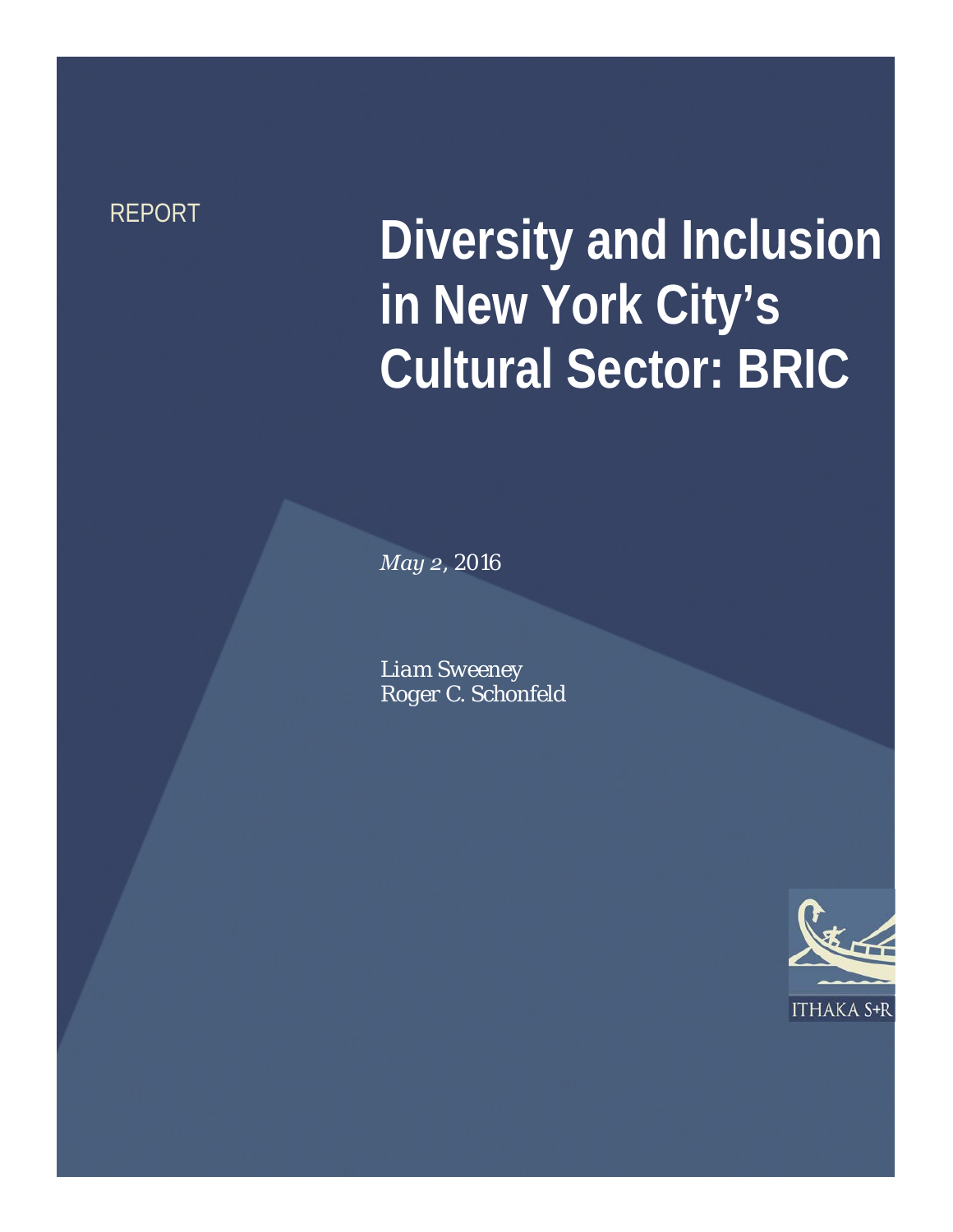

Ithaka S+R is a strategic consulting and research service provided by ITHAKA, a not-for-profit organization dedicated to helping the academic community use digital technologies to preserve the scholarly record and to advance research and teaching in sustainable ways. Ithaka S+R focuses on the transformation of scholarship and teaching in an online environment, with the goal of identifying the critical issues facing our community and acting as a catalyst for change. JSTOR, a research and learning platform, and Portico, a digital preservation service, are also part of ITHAKA.

Copyright 2016 ITHAKA. This work is licensed under a Creative Commons Attribution-NonCommercial 4.0 International License. To view a copy of the license, please se[e http://creative](http://creative-commons.org/licenses/by-nc/4.0/)[commons.org/licenses/by-nc/4.0/.](http://creative-commons.org/licenses/by-nc/4.0/) 

ITHAKA is interested in disseminating this brief as widely as possible. Please contact us with any questions about using the report: research@ithaka.org.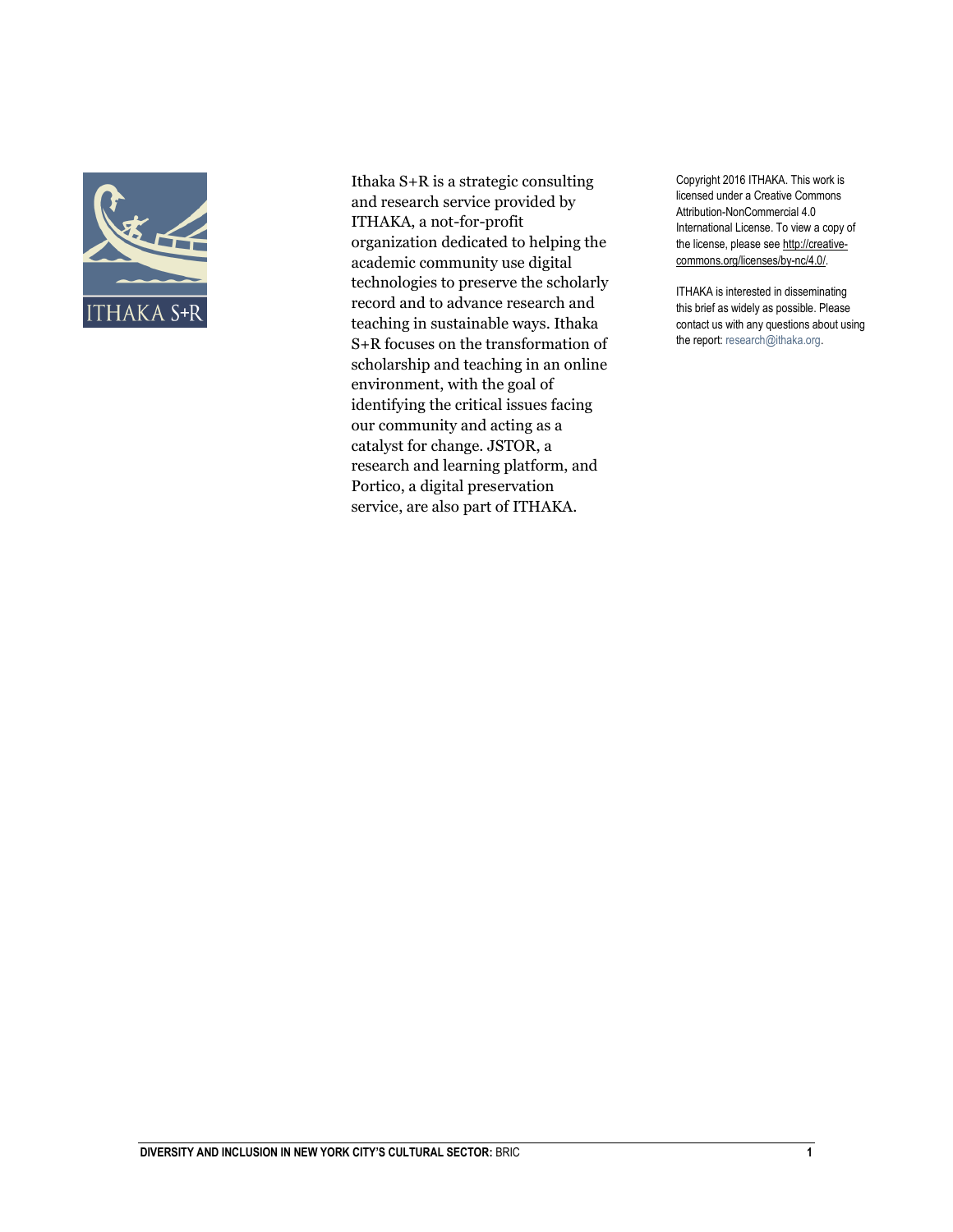# **Introduction**

Efforts towards quantifying the diversity in various industries have gained a great deal of attention in the last few years. From the #OscarsSoWhite controversy,<sup>1</sup> to the initiatives towards transparency in Silicon Valley,<sup>2</sup> to the recent benchmark survey in publishing,<sup>3</sup> quantifying diversity has become a central component of highlighting areas in the workforce that are notably homogenous in order to approach diversity initiatives strategically.

In the summer of 2015, Ithaka S+R administered a survey to over 1,000 cultural organizations in New York City who receive funds from the Department of Cultural Affairs in order to generate a benchmark demographic analysis of the cultural sector. The survey intended to measure the diversity of these organizations' staff and board members. Eighty-seven percent of these organizations turned in spreadsheets with anonymized records for each employee and board member. In all, the spreadsheets yielded a dataset with 48,000 records. Additionally, 987 organizations (92% rate) responded to a questionnaire which investigated diversity initiatives and barriers. In January 2016, Ithaka S+R released "Diversity in the New York City Department of Cultural Affairs," a report exploring this data-set and the community's perceptions of diversity in their own organizations.<sup>4</sup>

The findings in that study were useful insofar as they presented a snapshot of the 2015 demographics on a large scale for cultural organizations in New York. But in some ways this report raised more questions than it answered. What are we to compare these findings to? Which organizations are succeeding in encouraging diversity and inclusion in the workplace? What does that success look like? Certain organizations think hard about diversity, considering part of their mission. What do they observe as the primary barriers to realizing this mission? With the support of the Mertz Gilmore Foundation and the Rockefeller Brothers Fund, Ithaka S+R was able to conduct a study investigating

<sup>1</sup> Tre'vell Anderson, "#OscarsSoWhite Creator on Oscar Noms: 'Don't Tell Me That People of Color, Women Cannot Fill Seats,'" *Los Angeles Times*, January 14, 2016, [http://www.latimes.com/entertainment/envelope/la-et-mn-april-reign](http://www.latimes.com/entertainment/envelope/la-et-mn-april-reign-oscars-so-white-diversity-20160114-story.html)[oscars-so-white-diversity-20160114-story.html.](http://www.latimes.com/entertainment/envelope/la-et-mn-april-reign-oscars-so-white-diversity-20160114-story.html) 

<sup>2</sup> Alba Davey, "Pinterest Points the Way as Silicon Valley Grapples with Diversity," Wired.com, January 6, 2016, accessed March 03, 2016, [http://www.wired.com/2016/01/pinterest-points-the-way-as-silicon-valley-grapples-with-diversity/.](http://www.wired.com/2016/01/pinterest-points-the-way-as-silicon-valley-grapples-with-diversity/) 

<sup>&</sup>lt;sup>3</sup> Justin Low, "Where Is the Diversity in Publishing? The 2015 Diversity Baseline Survey Results," Lee Low Blog, accessed March 3, 2016[, http://blog.leeandlow.com/2016/01/26/where-is-the-diversity-in-publishing-the-2015-diversity](http://blog.leeandlow.com/2016/01/26/where-is-the-diversity-in-publishing-the-2015-diversity-baseline-survey-results/)[baseline-survey-results/.](http://blog.leeandlow.com/2016/01/26/where-is-the-diversity-in-publishing-the-2015-diversity-baseline-survey-results/) 

<sup>4</sup> Roger C. Schonfeld and Liam Sweeney, "Diversity in the New York City Department of Cultural Affairs Community," Ithaka S+R. January 28, 2016[, http://sr.ithaka.org?p=276381.](http://sr.ithaka.org/?p=276381)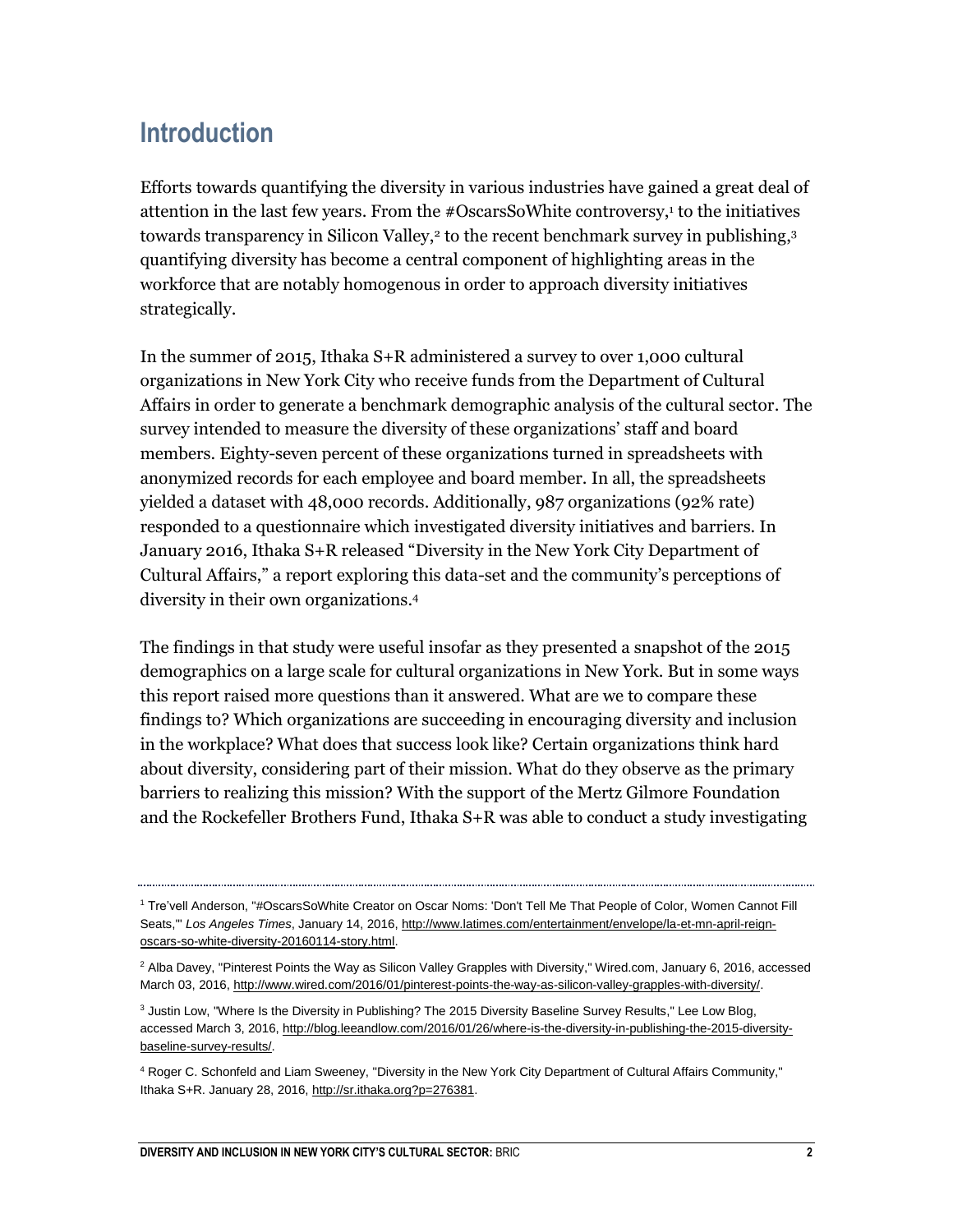these questions. We hope this resulting study of BRIC offers some context to better understand the macro-level findings on diversity in New York's cultural sector.

# **Why BRIC?**

The focus of this case study is BRIC,<sup>5</sup> a multi-disciplinary cultural organization located in Fort Greene, Brooklyn. BRIC is a mid-size, gender-balanced, racially diverse organization, whose free-text responses to the DCLA survey questionnaire indicated strong engagement on diversity, equity, and inclusion issues. In late January, President Leslie Schultz, Executive Vice President Betsy Smulyan and Director of Marketing and Communications Binta Vann-Joseph agreed to be interviewed for this study.

#### *What is BRIC House?*



Photo Credit: Bailey Constas

BRIC House is the new home for BRIC, an organization that acts as a provider of contemporary art, performing arts, and media programs throughout Brooklyn. BRIC both presents art and video programs and incubates works by local artists and mediamakers. BRIC House is located between Fulton and Dekalb avenues, near the historic Fort Greene Park.<sup>6</sup> Many of BRIC's services and cultural offerings are housed here. For instance, BRIC House is home to Brooklyn Public Access TV. BRIC House is replete

<sup>&</sup>lt;sup>5</sup> BRIC originally stood for Brooklyn Information and Culture but now it is no longer used as an acronym.

<sup>&</sup>lt;sup>6</sup> "Fort Greene Park," Highlights: NYC Parks, accessed March 23, 2016, <u>http://www.nycgovparks.org/parks/fort-greene-</u> [park/history.](http://www.nycgovparks.org/parks/fort-greene-park/history)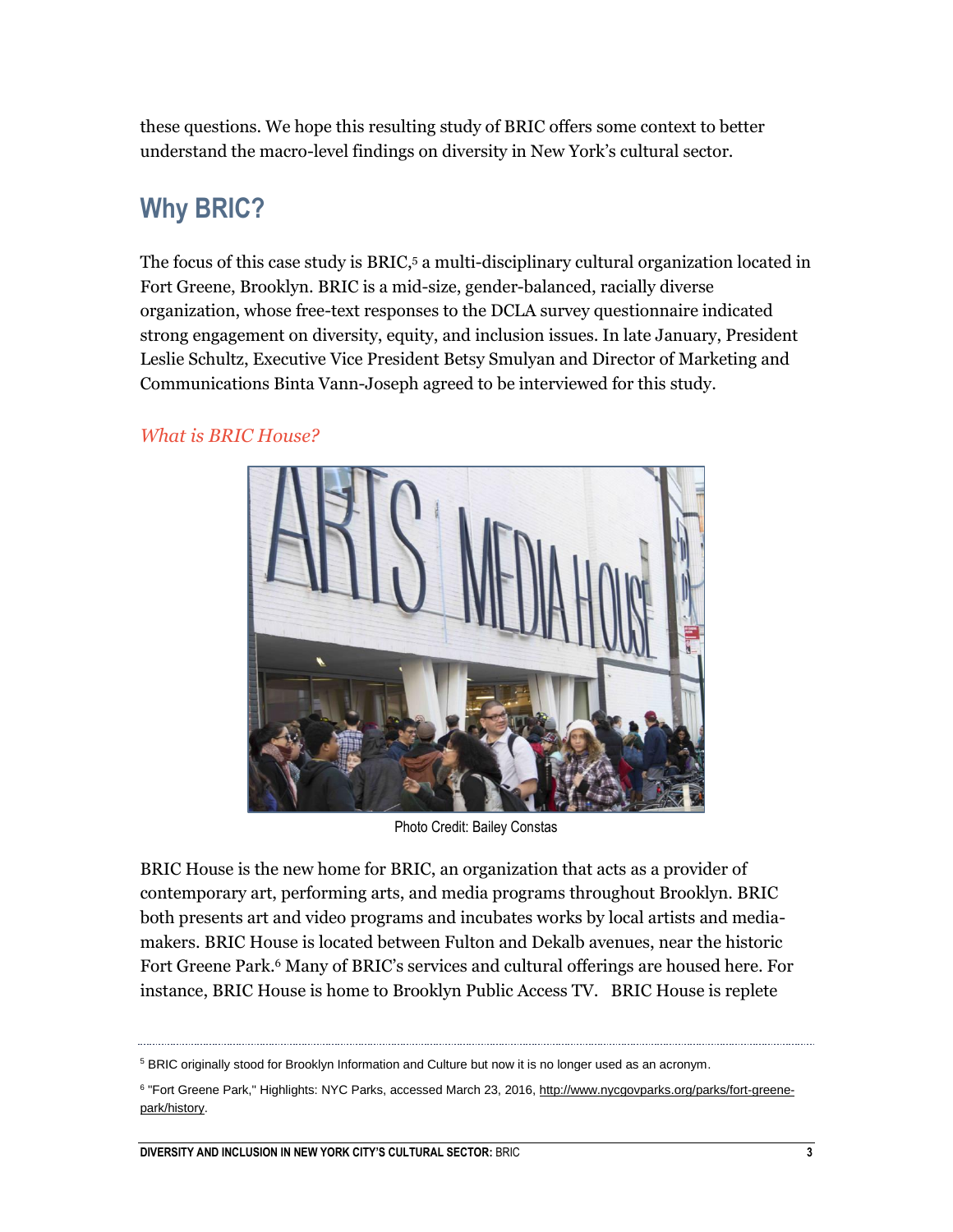with small studios where trained locals come to tell their stories. BRIC offers the training that allows the public to handle media equipment and use technology to hone these stories.

Those studios line the hallways of the second floor of BRIC's newly designed home,<sup>7</sup> which, after three years of construction, opened in 2013. But the first thing one notices upon arrival is the concrete stoop descending tetris-like into a sunken gallery, home to changing contemporary art exhibitions, surrounded by street level windows. The stoop is a public space. Students from the nearby Brooklyn Technical High School stop in on their lunch breaks. There are tables as well, to type out a report or read a book. A public cafe serves the impeccable lattes that are available in any of the dozens of boutique coffee shops sprawled across the borough. But the lack of pressure to buy one, to enter into a financial transaction in order to secure one's spot, underscores the public nature of the space. Behind the cafe counter is the current mural "We Be Darker Than Blue," painted by the artists jetsonorama and Jess X. Chen.<sup>8</sup> These features sit between the building's entrance and BRIC's main television studio, from which the New York Emmy nominated BRIC TV airs. Media is half of the organization's focus; BRIC runs its own 5-channel cable network, manages public access, provides the public with studio space and access to its equipment, and also provides free courses to train the public on how to use equipment and produce media. BRIC has an expertise, wants to share it, and wants it to be free.

However, originally BRIC focused more on the arts than media. Since its inception the arts division of the organization has thrived. Last summer a single program called the BRIC Celebrate Brooklyn! Festival brought close to 200,000 music fans to Brooklyn's Prospect Park, to listen to free shows in open air for the 37<sup>th</sup> consecutive year. The festival is the seed that BRIC grew out of when the organization was known as the Fund for the Borough of Brooklyn (FBB); three years later FBB started a contemporary art exhibition program; five years after that FBB was designated the public access provider for Brooklyn by the Borough President and morphed into BRIC shortly thereafter.<sup>9</sup> Since then BRIC has expanded dramatically.

<sup>7</sup> "" BRIC/UrbanGlass Multidisciplinary Arts Center Brooklyn," Leeser Architecture, accessed March 3, 2016, [http://www.leeser.com/cultural#/strand-1/.](http://www.leeser.com/cultural%23/strand-1/)

<sup>&</sup>lt;sup>8</sup> The mural is viewable online at [http://www.bricartsmedia.org/art-exhibitions/cafe-mural-jetsonorama-and-jess-x-chen.](http://www.bricartsmedia.org/art-exhibitions/cafe-mural-jetsonorama-and-jess-x-chen) For more information about jetsonorama, se[e http://jetsonorama.net/welcome/.](http://jetsonorama.net/welcome/) For more information about Jess X. Chen, see http://www.jessxchen.com/ABOUT.

<sup>&</sup>lt;sup>9</sup> "Our History," BRIC, accessed March 3, 2016[, http://www.bricartsmedia.org/about/our-history.](http://www.bricartsmedia.org/about/our-history)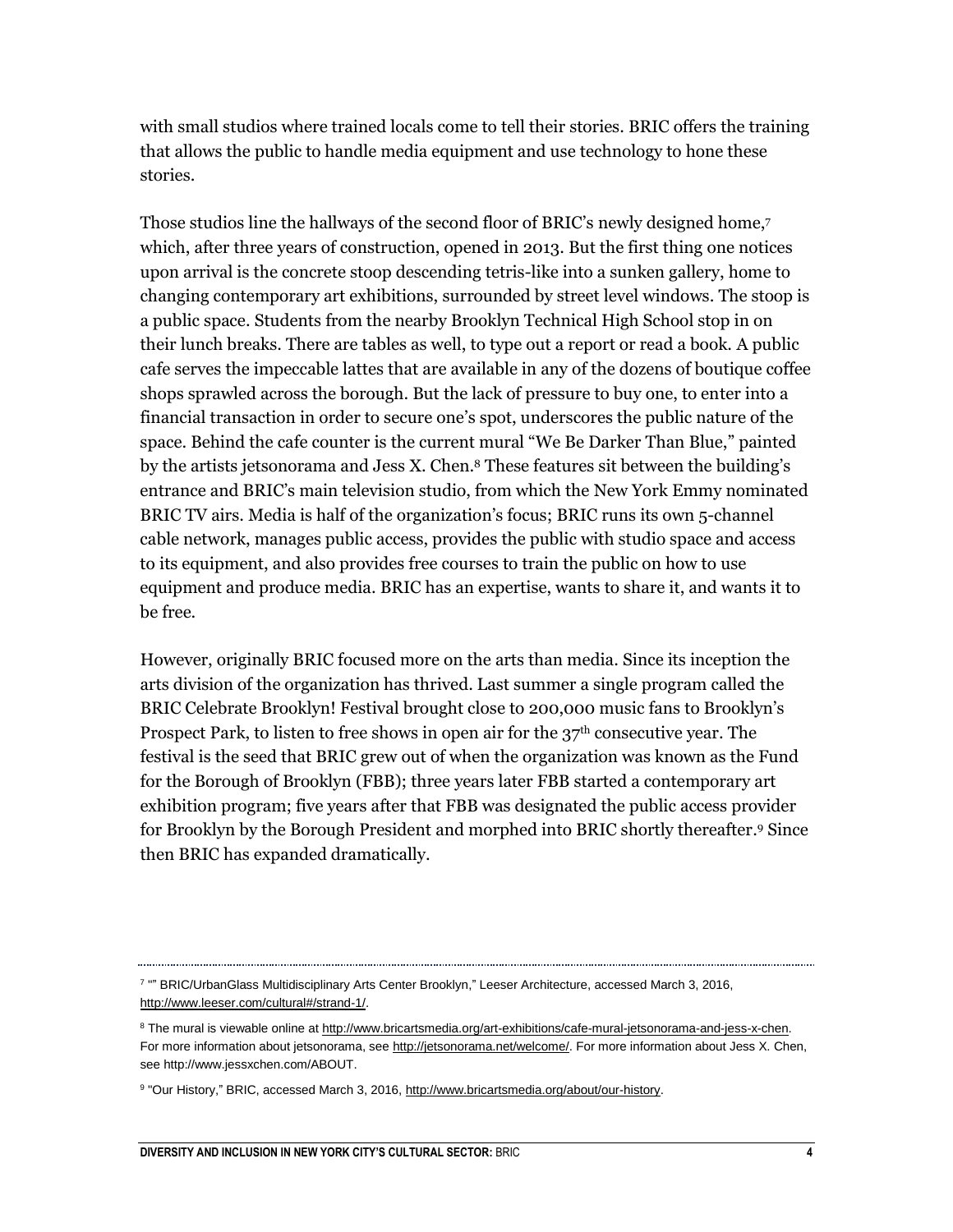Two years into the newly designed space, BRIC had presented over 400 performing artists and over 400 visual artists. BRIC offers residencies and fellowships for more than two dozen Brooklyn artists each year and also offers dance classes that are open to the community. It sends teaching artists out to more than 30 New York City public schools, from the Bronx to Bensonhurst, but primarily in Brooklyn.<sup>10</sup> BRIC's mission statement explains that it offers "contemporary art, performing arts, and community media programs that reflect Brooklyn's creativity and diversity." This study explores in more depth some of the specific ways BRIC pursues this goal. But it also looks beyond BRIC's offerings in arts and media, to the people who compose it—to whether the staff bringing these offerings to the community represent the community they serve and how or why that may or may not be the case.

# **BRIC's Staff Diversity**

Based on the U.S. Census Bureau 2008-2012 American Community Survey, the 2.6 million residents of Brooklyn are 44.6% white, 34.2% black or African American, 10.6% Asian, and 20% Hispanic. Brooklyn's black or African American population is 9% higher than in New York City overall, and 21% higher than the national black or African American population. On the whole, the Ithaka S+R survey found that DCLA grantees are 62% white, 15% black or African American, 10% Hispanic and 7% Asian—more diverse than museums nationally,<sup>11</sup> but less diverse than the city as a whole.<sup>12</sup> BRIC reported 172 staff in the survey, 103 of which are full-time. BRIC's total staff is 34.3% black or African American and 42.4% white.

<sup>&</sup>lt;sup>10</sup> "Annual Reports," BRIC, accessed March 3, 2016, [http://www.bricartsmedia.org/about/our-mission/annual-reports.](http://www.bricartsmedia.org/about/our-mission/annual-reports)

<sup>11</sup> Jennifer Smith, "City Plans Programs to Boost Diversity After Study," *The Wall Street Journal*, January 28, 2016, accessed April 8, 2016[, http://www.wsj.com/articles/city-plans-programs-to-boost-diversity-after-study-1453957261.](http://www.wsj.com/articles/city-plans-programs-to-boost-diversity-after-study-1453957261)

<sup>12</sup> Robin Pogrebin, "New York Arts Organizations Lack the Diversity of Their City," *The New York Times*, January 28, 2016, accessed April 8, 2016[, http://www.nytimes.com/2016/01/29/arts/new-york-arts-organizations-lack-the-diversity-of](http://www.nytimes.com/2016/01/29/arts/new-york-arts-organizations-lack-the-diversity-of-their-city.html?_r=0)[their-city.html?\\_r=0.](http://www.nytimes.com/2016/01/29/arts/new-york-arts-organizations-lack-the-diversity-of-their-city.html?_r=0)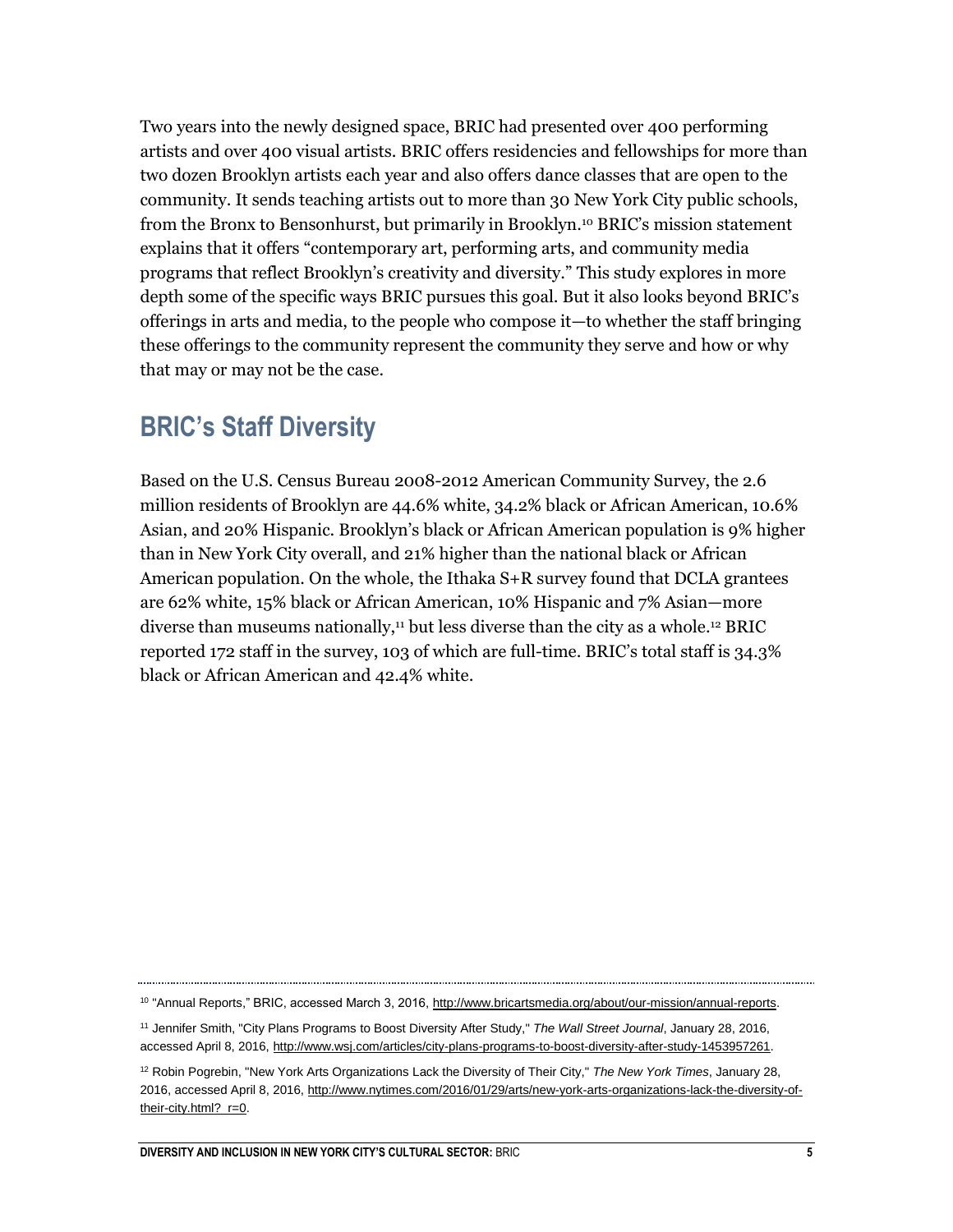#### Figure 1: BRIC Race/Ethnicity Composition



BRIC's Hispanic population matches that of DCLA grantees at 10%, but is ten percentage points lower than Brooklyn's Hispanic population.

Among its peers in the largest budget category included in the analysis (organizations with budgets of over \$10,000,000 annually) BRIC ranked as having the fifth largest proportion of people of color, out of a cohort of over fifty.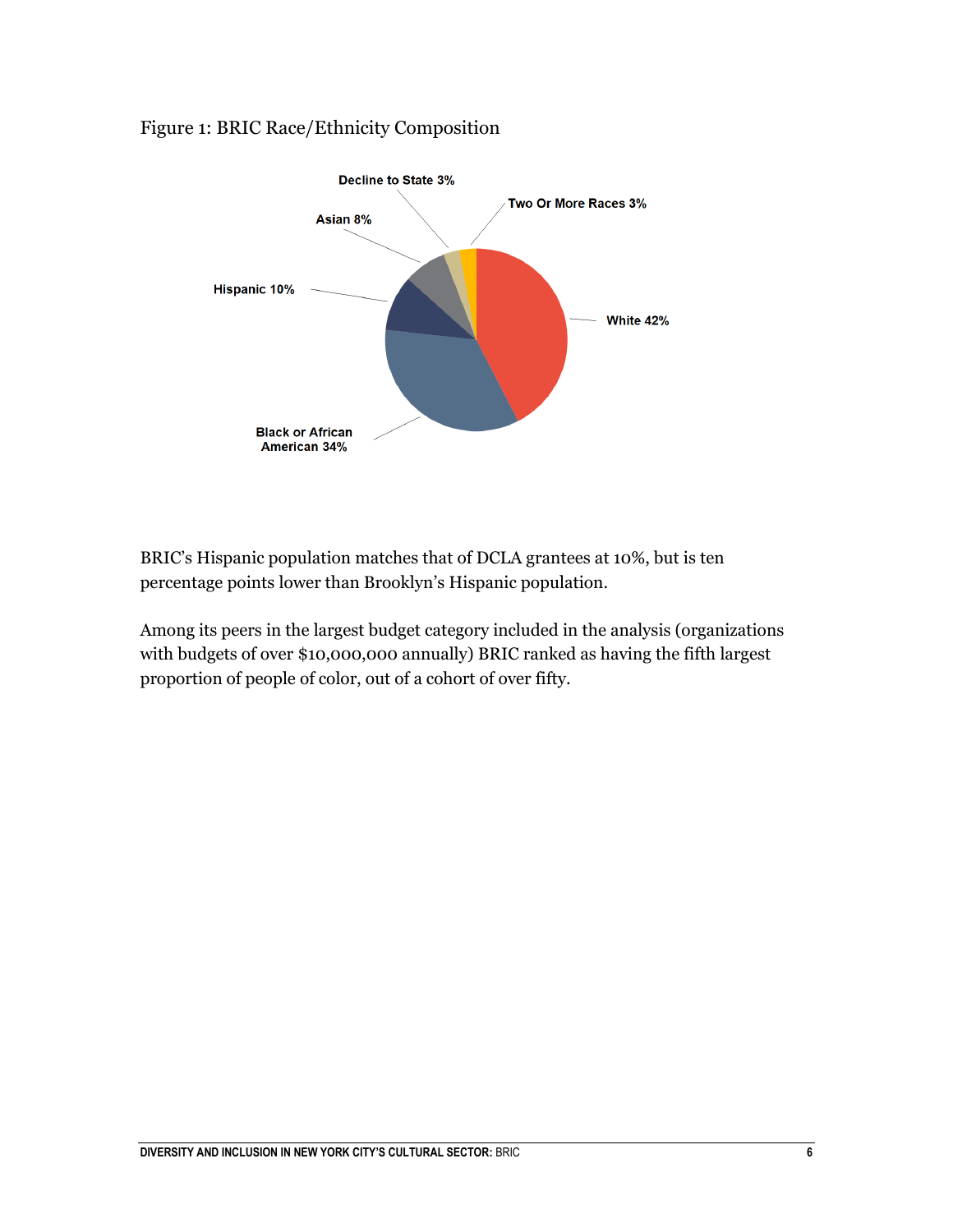

Figure 2: Percentage White Non-Hispanic for \$10+ Million Organizations

In a county with African American representation nearly three times the national average, BRIC's staff reflects that community. BRIC reported an even split in staff between men and women. In senior roles, the percentage of female staff increases to 78%, a 28% increase.

# **Barriers and Initiatives**

Initially, President Leslie Schultz expressed hesitancy that BRIC was the right fit for this study. She explained that the organization does not have explicit policies or discrete goals for staff and board diversity. Indeed, the survey results bore that out. In the portion of the survey that focused on barriers to increasing diversity in the organization, BRIC provided free text descriptions for both staff and board members. But when asked about diversity initiatives BRIC noted that it does not have a diversity committee, as 74 DCLA organizations do, or a diversity officer, a position that 39 other DCLA organizations have filled. BRIC also has no recruiting efforts or diversity workshops for staff. Rather, all of its initiatives are primarily oriented around community partnerships and cultural programming. Ultimately, Schultz and Ithaka S+R agreed that the lack of formalized policy around diversity initiatives provided an opportunity to explore the culture and practices of an organization that has maintained a diverse staff organically while tripling in size over the last decade.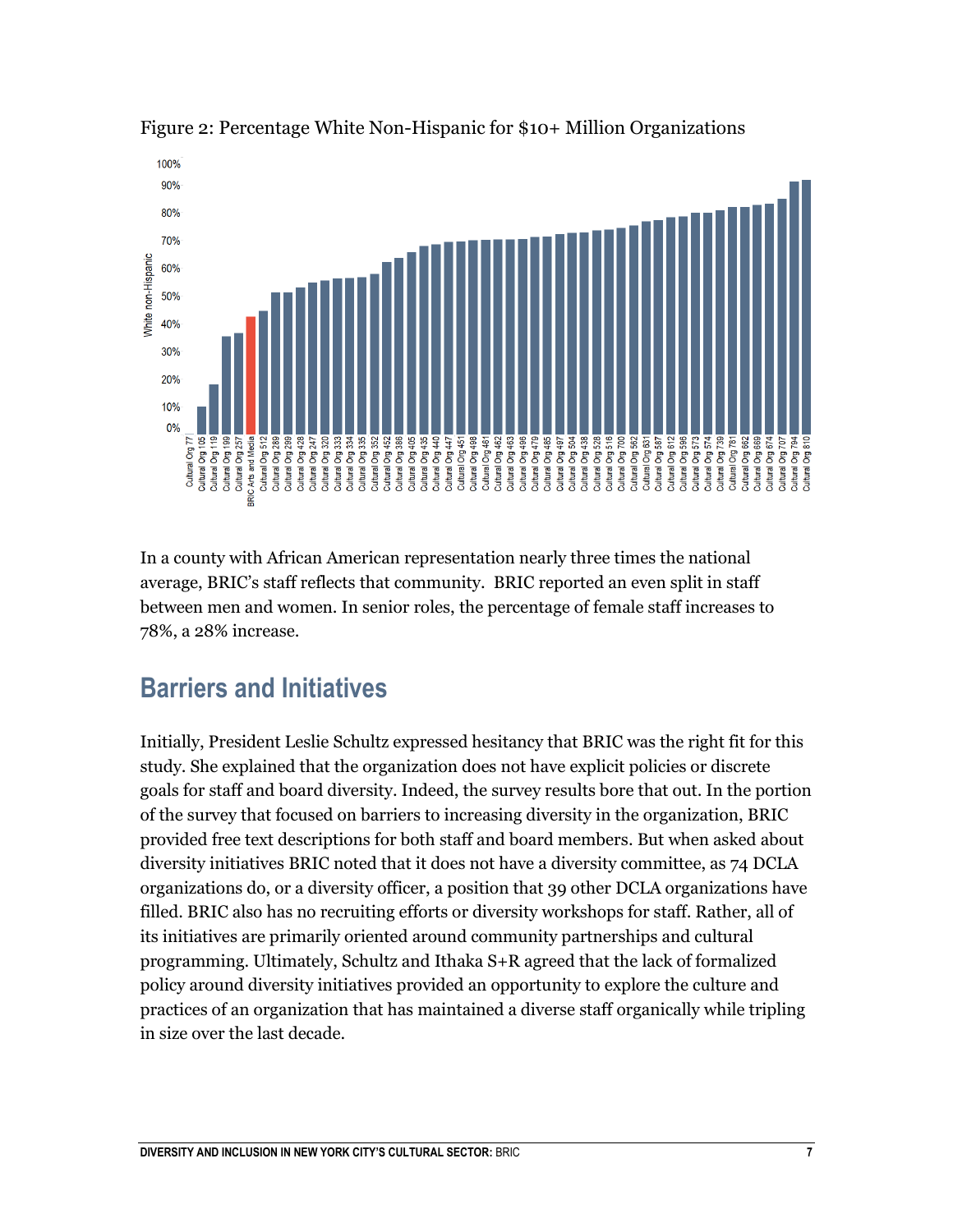#### *Barriers: Staff and Board*

BRIC explained in the questionnaire that, "In a few job areas, we often do not get a diverse pool of applicants with the required experience." Schultz believes, as many in the DCLA grantee community described, that unpaid internships and low-paying entry level positions in the arts in New York make it more likely for the affluent to sustain themselves financially while breaking into a field.<sup>13</sup>

As for barriers to increasing board diversity, BRIC again shared a common observation among respondents that "Segregation in social/work circles skews nominations – people of one race/ethnicity often tend to know people of that same race/ethnicity." BRIC's board is more white than its overall staff, but it has twice as many African American and Hispanic board members as DCLA grantees overall.



Figure 3: BRIC Board Race Percentage

<sup>&</sup>lt;sup>13</sup> Richard V. Reeves, "Downward Social Mobility: The Glass-Floor Problem," The Brookings Institution, September 29, 2013, accessed March 03, 2016[, http://www.brookings.edu/research/opinions/2013/09/29-downward-social-mobility-glass](http://www.brookings.edu/research/opinions/2013/09/29-downward-social-mobility-glass-floor-problem-reeves)[floor-problem-reeves.](http://www.brookings.edu/research/opinions/2013/09/29-downward-social-mobility-glass-floor-problem-reeves)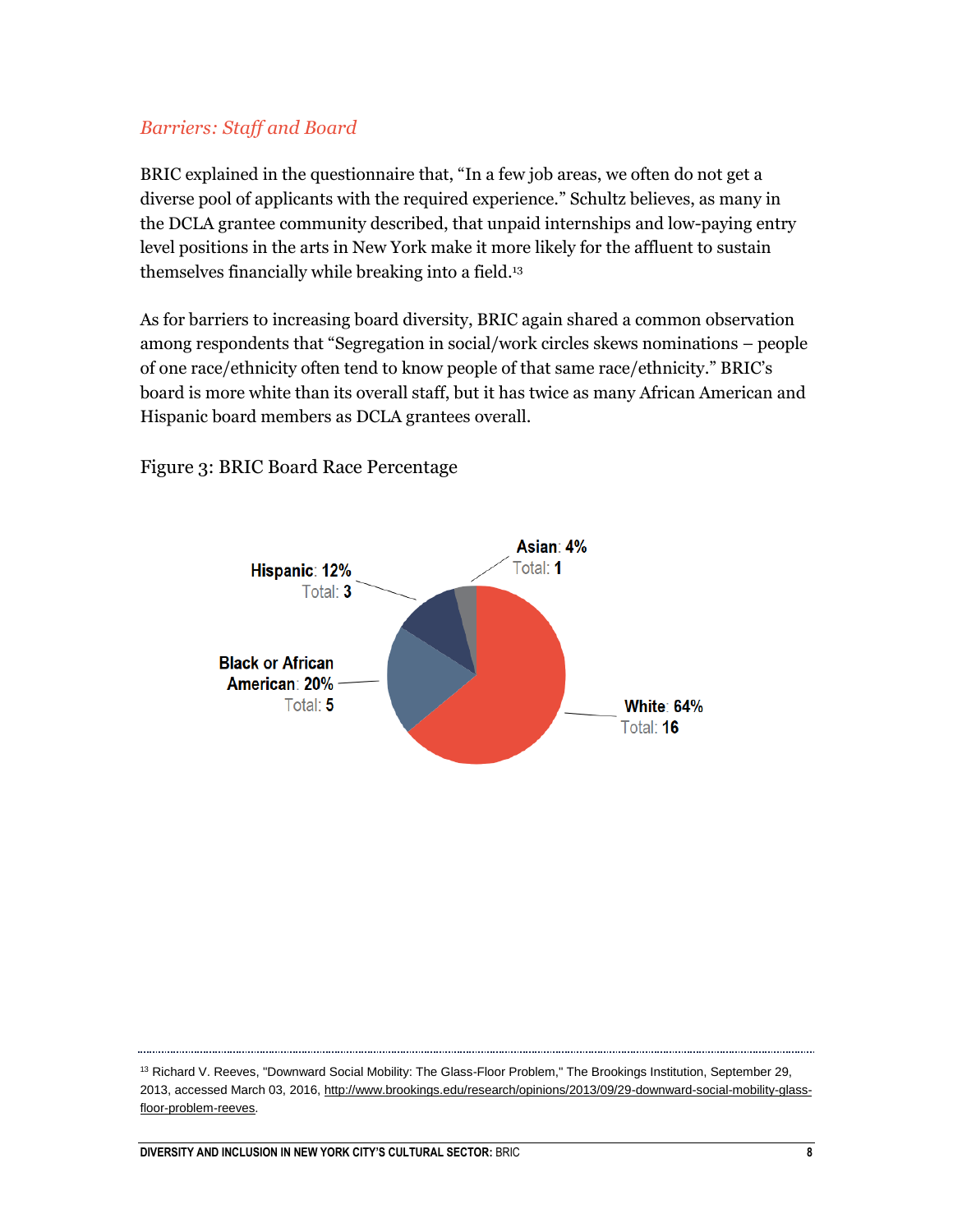### *Hiring Practices*

In spite of these barriers, BRIC has been effective in developing a staff that is not only diverse, but also is not segregated by job type. Among museums nationally and DCLA grantees as well, the positions with the highest percent people of color are security and facilities. But for BRIC, diversity spanned across their largest job types: programming, education and technical/production staff.





The technical/production staff was especially noteworthy, because for the overall DCLA grantee community technical/production staff had the highest percentage of white non-Hispanic staff among large job categories, 73%. For BRIC the category is 46%.

In September 2015, the DeVos Institute of Arts Management at the University of Maryland published a report titled, "Diversity in the Arts: The Past, Present, and Future of African American and Latino Museums, Dance Companies, and Theater Companies." The report noted a negative outcome for culturally specific arts organizations as a result of the broader adoption of diversity, inclusion, and equity initiatives in the cultural sector. Their research found that the challenges small, culturally specific organizations faced when applying for funding from individual donors (namely, fewer resources than their mainstream counterparts), were ironically exacerbated:

By mainstream organizations' efforts to diversify their own programming, drawing funds away from organizations of color. In fact, a study by the NEA in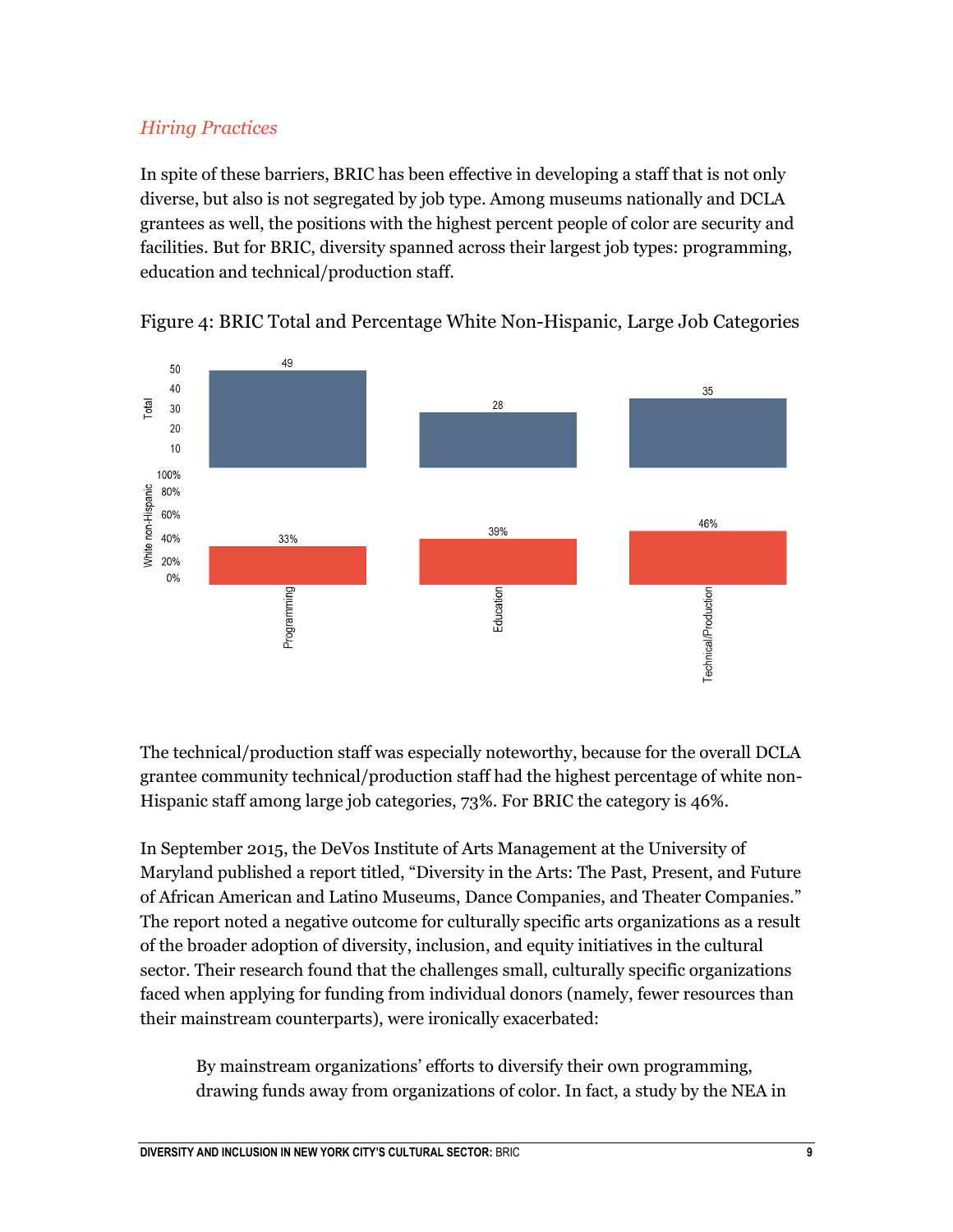the 1990s found that the second most frequently mentioned concern (after income) was the impact of multiculturalism efforts of mainstream arts organizations on organizations of color."<sup>14</sup>

In some cases, a prestigious museum might attract talent away from a smaller culturally specific organization as part of an effort to diversify its staff.

BRIC does not appear to engage in this technique. "We operate on a fairly fixed budget, we don't have much flexibility with our salaries," Smulyan noted when asked whether BRIC actively competes for people of color in their hiring process. She said BRIC is most interested in hiring staff with a "diverse outlook," mentioning a recent digital journalist hire, whose Middle-Eastern perspective was appealing. But the journalist seemed to be the exception, as we heard consistently that one thing BRIC was not looking for was a diversity of zip codes, which is to say they like staff to be residents of the borough they serve. Either Smulyan or Schultz meet with every full time employee that BRIC hires. This is increasingly challenging as BRIC has grown to an organization of over 100 employees, but they feel it is an important part of staying connected to the staff.

Vann-Joseph, BRIC's director of marketing, described her hiring practices as a manager. When she came to BRIC she was told to assess the team she was inheriting and determine whether "They had the right skillsets and felt connected to Brooklyn." She went on to explain the importance of managing a team that understands the community it serves.

In her hiring process, Vann-Joseph keeps postings up as long as possible, and conducts as many phone interviews as she can, typically around twenty-five. She looks to bring those who pitch themselves well into BRIC for a panel interview, a hiring practice where a candidate interviews with multiple staff members simultaneously. She believes these panel interviews are crucial. She learned the practice from Verizon, her previous employer, who she said was known for having diverse management. "Panel interviews hedge your bets," expanding that there is less of a chance for innate bias to affect the hiring process in panel interviews.

Vann-Joseph reiterated points made by both Schultz and Smulyan that finding someone who is a good cultural fit with the right skill set is the priority for them: "We have a fantastic team member who emcees drag events in his spare time. If I get even an inkling of homophobia in a candidate there's no chance. People work hardest when they feel you've got their back."

<sup>14</sup> "DeVos Institute of Arts Management at the Kennedy Center," *Diversity in the Arts*, accessed March 25, 2016. [http://devosinstitute.umd.edu/What-We-Do/Services-For-Individuals/Research Initiatives/Diversity in the Arts.](http://devosinstitute.umd.edu/What-We-Do/Services-For-Individuals/Research%20Initiatives/Diversity%20in%20the%20Arts)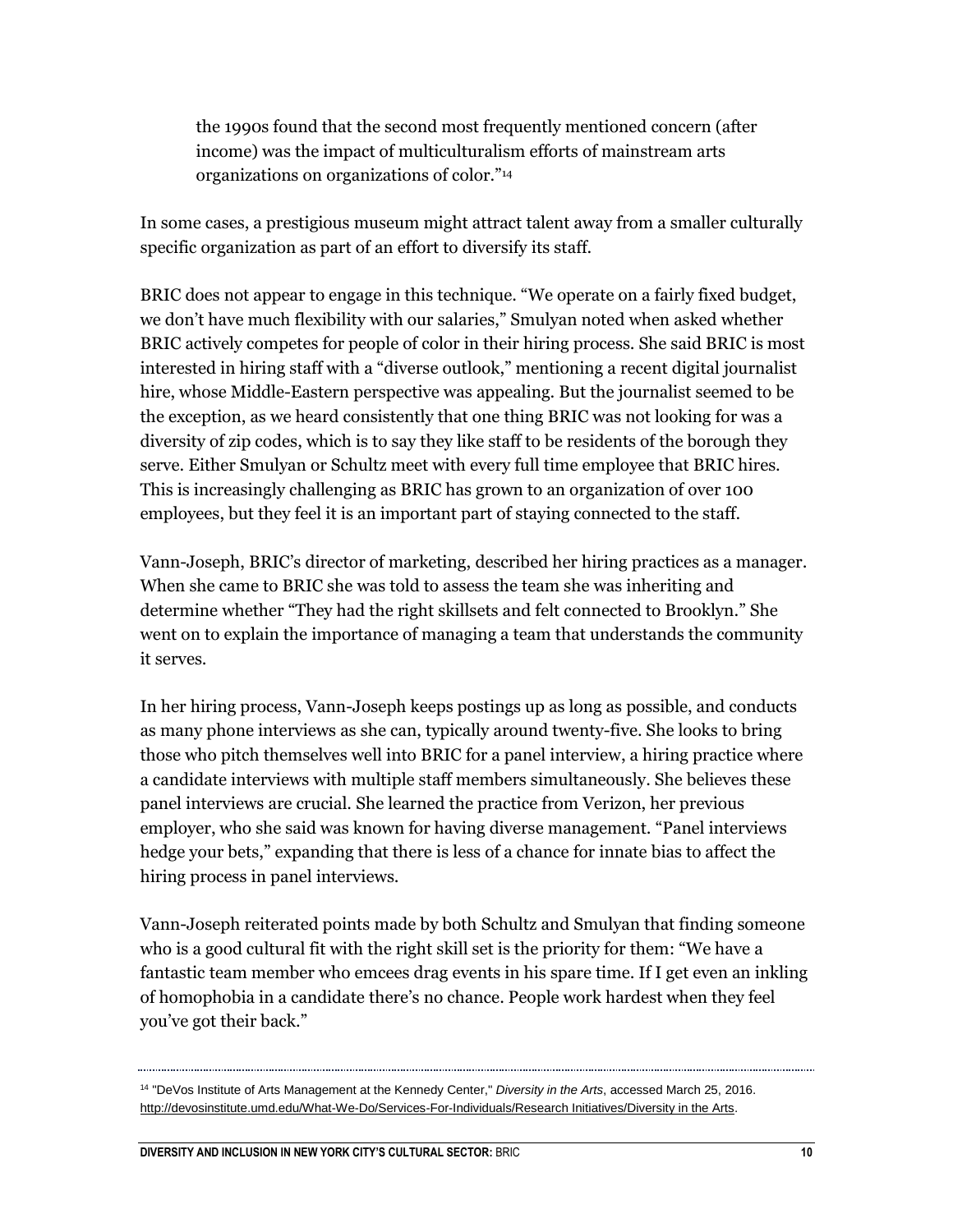# **Initiatives: Programming**

BRIC speculates that staff diversity may be an outgrowth of the type of programming it offers. This was also evident in BRIC's description on the survey questionnaire about community partnerships: "We provide classes and media services in five Brooklyn Public Library neighborhood branches. We partner with Ingersoll Houses for dance classes and engagement with our resident dance company. We work with social justice and social service organizations to build capacity and create media to amplify their work." BRIC highlighted the spectrum of voices that are amplified by its public access services and featured in BRIC TV interviews. BRIC also noted its awareness of diversity and inclusion when presenting work in the arts: "Presentation of diverse artists; affordability; family programming appealing to a broad demographic, creation of video content about all aspects of life in Brooklyn, to appeal to a broad audience." To deliver these programs, BRIC has engaged in a number of community partnerships, including with Brooklyn Public Library and Ingersoll Community Center.

#### *Brooklyn Public Library*

For the last three years BRIC and Brooklyn Public Library have had a fruitful partnership that has allowed both to expand their impact. Jesse Montero, who has recently taken over as director of the main branch of Brooklyn Public Library (BPL), previously served as director of information services for the library's digital access and inclusion initiatives. In 2012 he spearheaded an information commons in BPL's main branch, providing a space in the library for people to work and offering training in certain computer skills, from Microsoft Office to Adobe Premiere editing software. He wanted to expand BPL's digital literacy offerings, but recognized that BPL needed help: "We were looking for organizations to partner with, trying to get a lay of the land for non-profits in Brooklyn that were aligned," he said of the early stages of the library's partnership with BRIC. "BRIC and BPL have an overlapping mission: public information and culture. We're both interested in digital and media literacy and production. As long as the missions make sense it's very easy to have a partnership. In this case they did: empowering people through knowledge and information. Culturally it's been a great fit."

The partnership has allowed BRIC to offer digital media courses throughout a number of BPL branches, expanding its reach to Brooklynites who can't easily access the facilities downtown. Schultz described the partnership as an elegant solution; BRIC was looking to expand its reach throughout Brooklyn, and instead of developing new spaces it was able to enrich existing ones. BRIC not only offers classes from these branches, it also allows the equipment to be loaned out—professional-grade studio cameras, audio equipment, and studio lighting. Montero expressed that, besides the aligned mission, it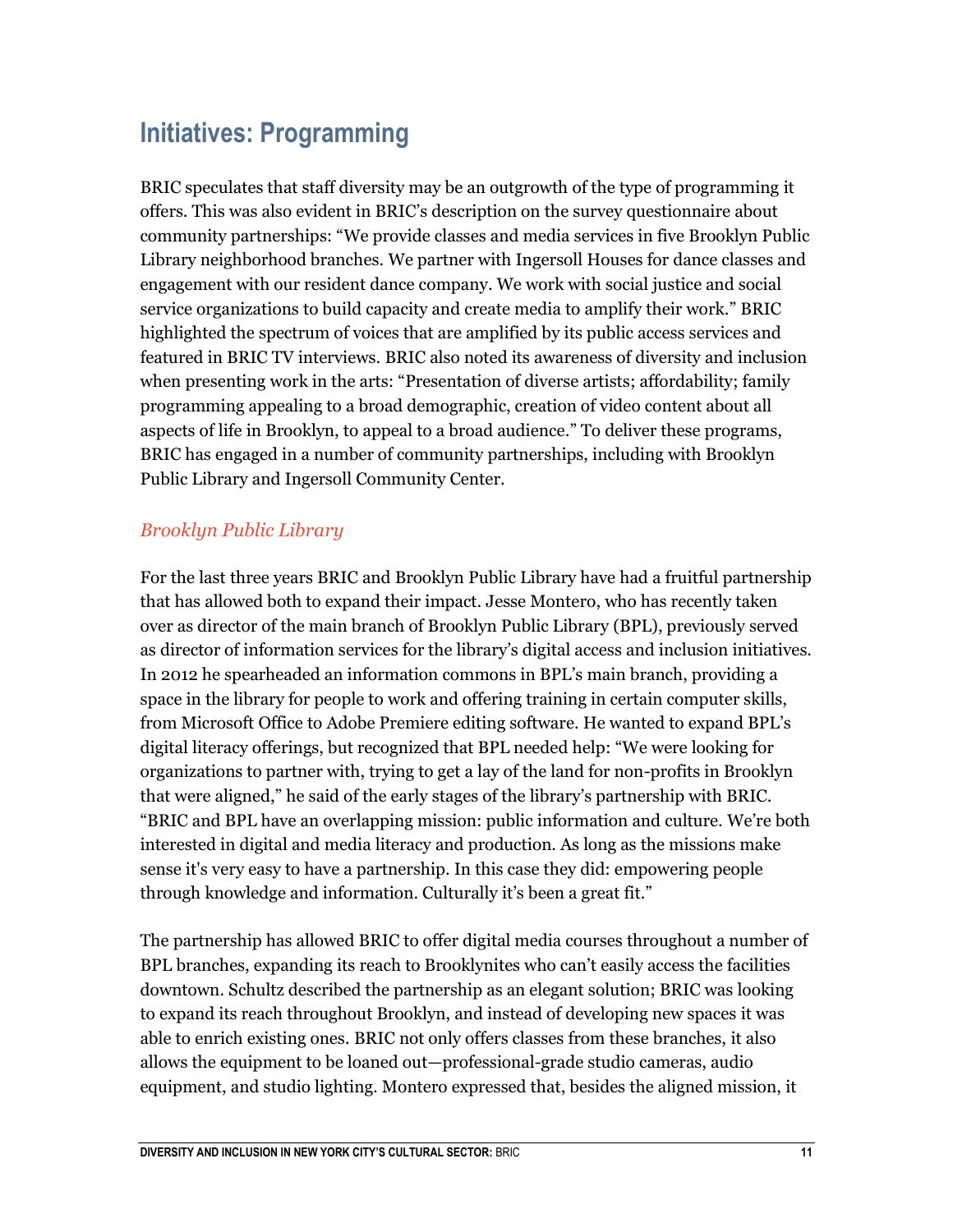has been an advantageous partnership for staff development. BRIC's media educators teach the class to the public, but also train the library staff on how to use equipment and instruct others, expanding their expertise. The BPL librarians who help with the classes now have a new skill-set to better serve the public.

The library offers both one-off classes in short-form production for PC or mac, as well as a certification track—18 hours of coursework—that will ultimately result in a certification to use BRIC House studio space and equipment. Since it started three years ago, Montero says the attendance has been high. Nearly 2,000 people have attended orientation classes held at the BPL branches "I think they're really committed to community engagement," Montero said of BRIC. "BRIC House is great but they also want to offer classes in Coney Island library. They don't just want to serve out of the Brooklyn Cultural District. People pay a lot of money for these classes. BRIC offers them free."

#### *Ingersoll Community Center*

BRIC's partnership with Ingersoll started about three years ago, when Ronald K. Brown, the artistic director of Evidence Dance Company and artist in residence at BRIC, discussed the possibility of offering dance classes that would meet half the time at BRIC and at Ingersoll Community Center the other half. The community center is open to the public but primarily serves the Ingersoll, Whitman, and Farragut public housing complexes. The partnership was the product of BRIC's a concerted effort to engage and include all residents in its new space. As Fort Greene grows increasingly gentrified, 15 more and more of the newer residents consider the northern boundary of the neighborhood to be Myrtle Ave, <sup>16</sup> excluding the Ingersoll housing community from the neighborhood it historically has been a part of. Median income for the public housing unit is \$23,889 compared to \$71,754 in the surrounding area, District 2 (Fort Greene, Downtown, Brooklyn Heights, Clinton Hill). <sup>17</sup> BRIC's inclusion of Ingersoll in its community engagement initiatives contrasts with some of the shifting cultural forces in Brooklyn that have contributed to issues of displacement.<sup>18</sup>

<sup>15</sup> "Brooklyn for Sale: The Price of Gentrification, A Community Town Hall," Vimeo, accessed March 25, 2016. [https://vimeo.com/118135158.](https://vimeo.com/118135158)

<sup>&</sup>lt;sup>16</sup> Rosa Goldensohn, "MAP: Here's Where You Drew Fort Greene's Borders," DNAinfo New York, accessed March 25, 2016[, https://www.dnainfo.com/new-york/20150929/fort-greene/map-heres-where-you-drew-fort-greenes-borders.](https://www.dnainfo.com/new-york/20150929/fort-greene/map-heres-where-you-drew-fort-greenes-borders)

<sup>&</sup>lt;sup>17</sup> The New York City Housing Authority and The New York City Department of Housing Preservation and Development, "Affordable Housing for Next Generation NYCHA Sites in the Bronx and Brooklyn: Request for Proposals," July 1, 2015, [http://www.capitalnewyork.com/sites/default/files/NextGen%20RFP\\_FINAL.PDF.](http://www.capitalnewyork.com/sites/default/files/NextGen%20RFP_FINAL.PDF)

<sup>&</sup>lt;sup>18</sup> "Residents Rally against Exclusion from Plans for Downtown BK," Furee.org, March 25, 2011, accessed March 3, 2016, [http://furee.org/news/inthemedia/residents-rally-against-exclusion-plans-downtown-bk.](http://furee.org/news/inthemedia/residents-rally-against-exclusion-plans-downtown-bk)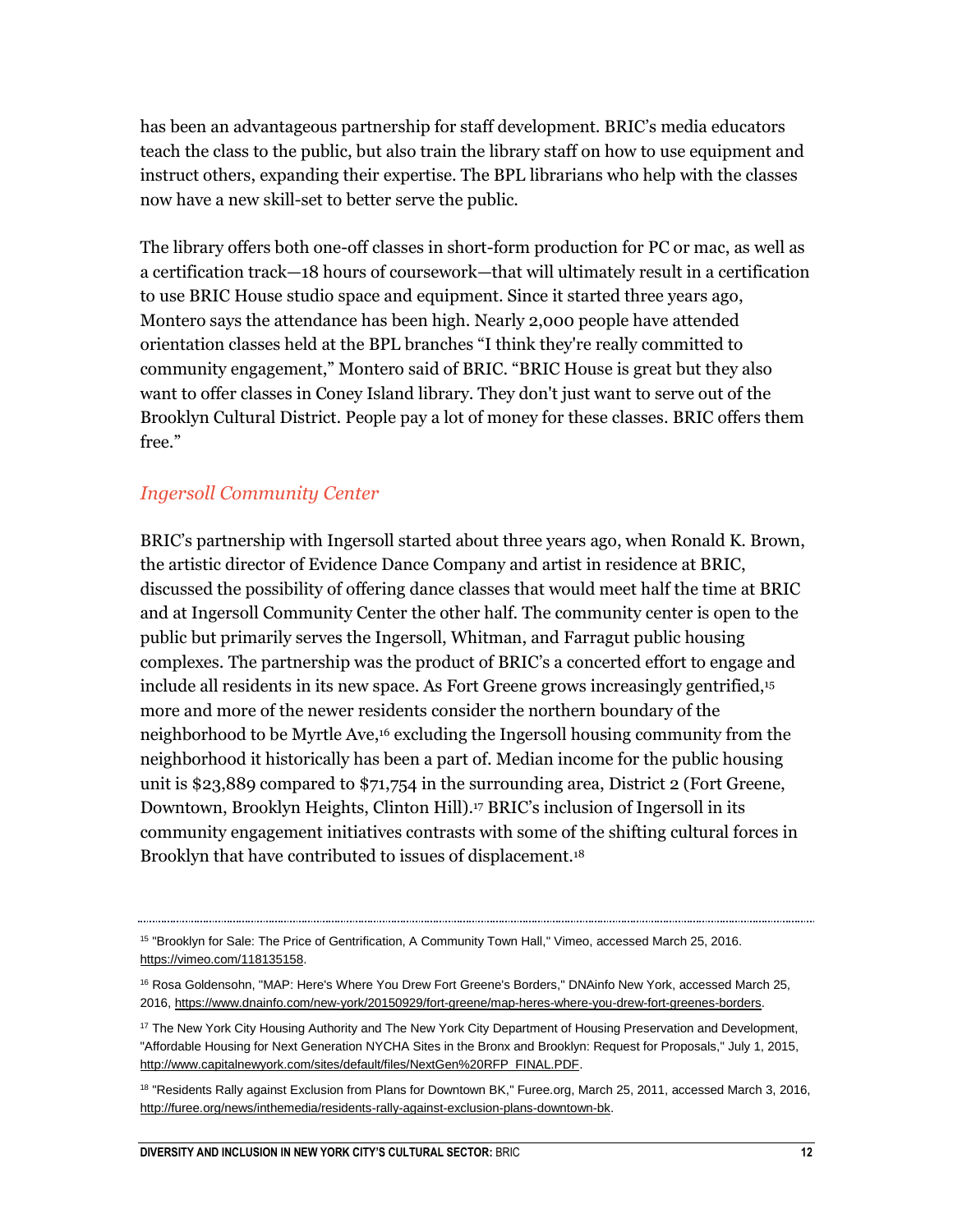Ronald K. Brown is a native of the Bedford-Stuyvesant neighborhood, where his dance company is now located. Besides founding the dance company that is now in the midst of a three year residency at BRIC, he has choreographed for Philadanco, Alvin Ailey American Dance Theater, Jacob's Pillow Dance Festival, and has won a number of awards including a Guggenheim Fellowship and a Bessie Award. He collaborated with Jack Walsh, BRIC's vice president of the performing arts, to engineer a partnership with the Ingersoll Community Center to offer high quality dance classes for free. The attendees were a mixture of dancers who follow Brown's work, and residents of the Ingersoll housing community. Vann-Joseph explained to us that this approach to community engagement is deliberate, telling us "You have to disrupt the pattern for the community. You have to get out of your building," in order to bring people in. The program introduced some Ingersoll residents to the rich cultural center just around the corner from them. Participants were encouraged to attend an open rehearsal for an Evidence performance that would be held at BRIC. In this way the program provided an access point not only to the new space, but also to participate in the artistic production BRIC fosters.

## **Inclusion**

These programs illustrate BRIC's strategy for community engagement. By meeting the community where they are, the partnerships with Ingersoll Community Center and BPL have made cultural offerings convenient for interested residents in a way that contextualizes the richness of resources at BRIC House. BRIC recognizes that it does not have explicit policies in place that generate the diversity found among its staff. Schultz, Smulyan and Vann-Joseph's speculation that programming and community engagement may have something to do with their staff demographics can be understood, then, through the lens of inclusion. The work of the organization speaks for itself; it is selfevident that the diversity of the community they serve is celebrated at every level of the organization. The hiring follows.

Inclusion is a term often used liberally, sometimes even interchangeably with diversity. For BRIC, inclusion is an attitude rather than a characteristic. In *Diversity at Work: The Practice of Inclusion,*<sup>19</sup> Bernardo Ferdman describes an inclusive organization as one where: "The diversity of knowledge and perspectives that members of different groups bring has shaped its strategy, its work, its management and operating systems, and its core values and norms for success; [and where] members of all groups are treated fairly, feel and are included, have equal opportunities, and are represented at all organizational

<sup>19</sup> Bernardo M. Ferdman and Barbara Deane, *Diversity at Work: The Practice of Inclusion* (San Francisco: Jossey Bass, 2014).